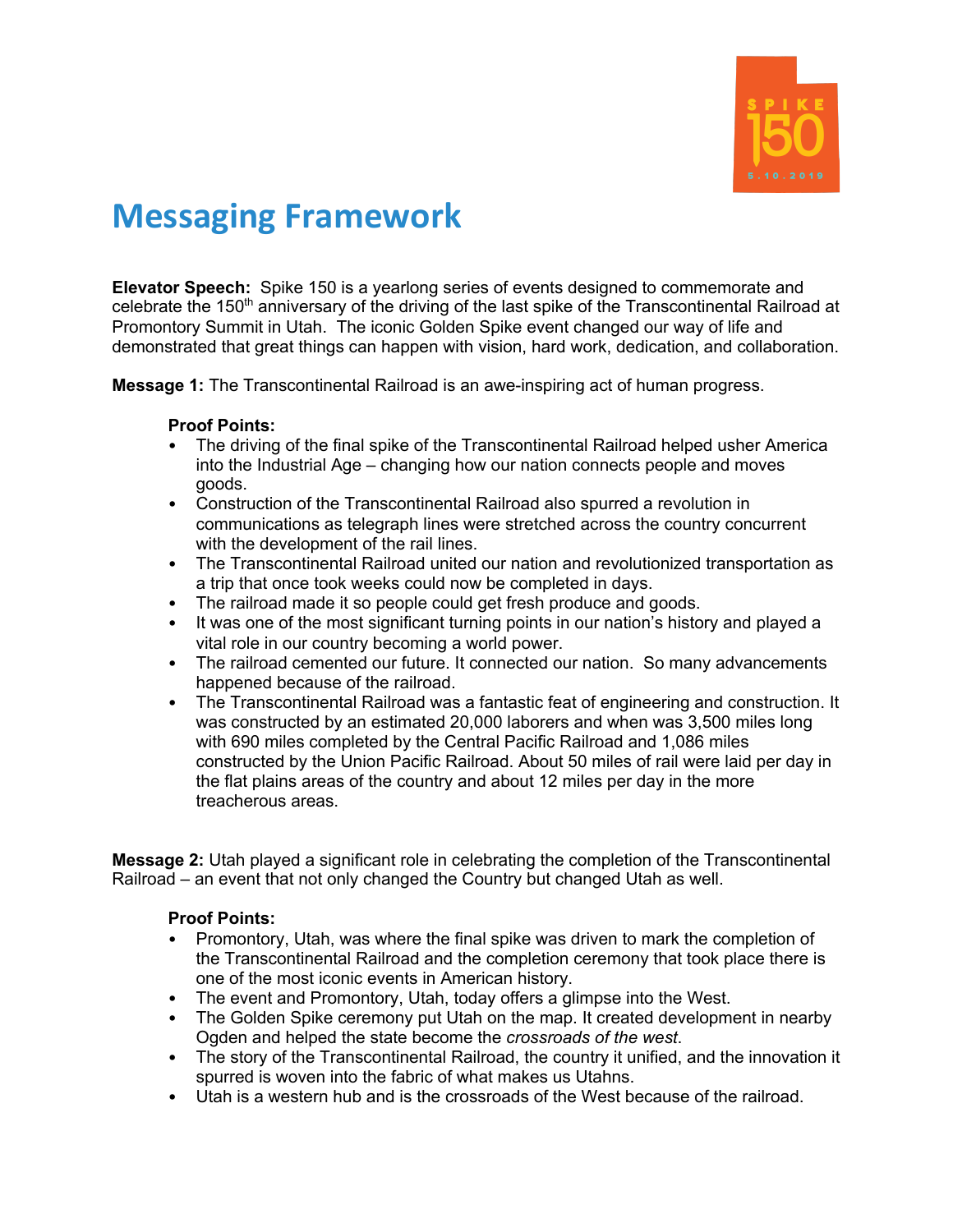

- The railroad brought prosperity to Utah.
- The railroad spurred our nation into the Industrial Age and allowed industries to flourish. Many people have benefited from it. It enabled many of our local business leaders to become the people they are today. It is time to pay it forward and inspire a new generation of innovators so again as a nation, and as a state, we can have great achievements and prosper.

**Message 3:** It's time to recognize and properly honor the laborers whose efforts were crucial for constructing the railroad.

### **Proof Points:**

- The stories of nearly 15,000 nameless and faceless Chinese Railroad Workers have been left untold for more than a century and a half.
- Construction of the railroad presented a daunting task requiring the laying of over 2,000 miles of track that stretched through some of the most forbidding landscapes on the continent. Track had to be laid along cliffs. Tunnels had to be blasted out of the mountains and rivers, and gullies and canyons bridged. Extreme weather conditions at the highest elevations meant facing avalanches and ice with strenuous shoveling and the construction of snow sheds as well as relenting heat and wind in the desert.
- The vast majority of the Central Pacific's railroad workforce was comprised of Chinese immigrants. Additionally, Irish, native-born soldiers and Mormons also contributed to the railroad construction.
- All workers faced poor working conditions, meager wages, and fierce discrimination. In fact, Mormons who also helped grade were denied pay for their efforts. However, the Chinese workers were subjected to greater degrees of this. Due to their significant numbers, the Chinese were often the ones sent to do the more backbreaking labor and hazardous work. Many perished as a result. They were pushed to the point of exhaustion as the railroad was completed seven years ahead of the government's deadline. Wages were cut by at least a third as the Chinese had to pay for their own room, boarding, food, and tools while others did not.
- The human cost for the Chinese included being the first and only race to be banned from immigration to the United States. That coupled with anti-miscegenation laws nearly drove the Chinese to extinction in the United States.
- The railroad's feat is also significant because of how many people of different cultures and backgrounds united in achieving a goal.
- How people worked together to overcome obstacles is really a tale.